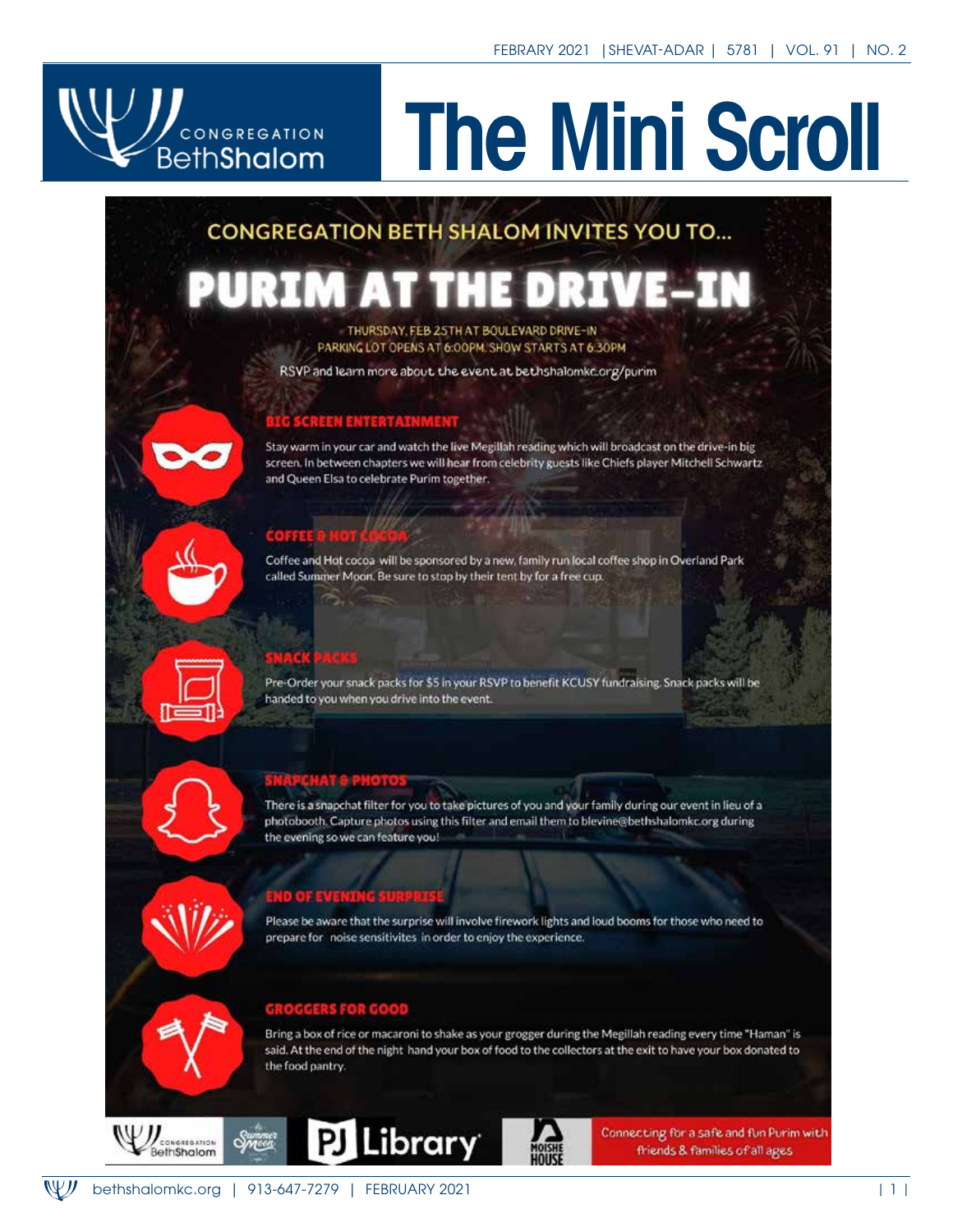#### Purim

Order your<br>(ishloach Mai

One of the mitzvot of Purim is to give bags of delicious treats to friends and neighbors. This is called mishloach manot. We have created a way for our community to fulfill this mitzvah together – even during the pandemic! At the same time, Beth Shalom will benefit from your generosity. Each family will only receive one basket, but will receive a list of all those who sent them a basket! These baskets will be movie theatre-themed and you are welcome to use them at the Purim at the Drivein Megillah Reading on Thursday night, February 25!

You should have received an email explaining how to order your mishloach manot with a personalized login ID and password. There will be a list of all of our congregants. We recommend you look through the list as a family and talk about the mitzvah of mishloach manot. This can help build excitement for coming to the drive-in to complete another mitzvah of Purim – hearing the megillah being read!

The bags will be filled with yummy goodies that can be picked up at Beth Shalom on Monday, February 22 or Tuesday, February 23.

COMMUNITY-WIDE VIRTUAL PURIM PROGRAM

Celebrate the whole Megillah! All Ages Welcome!

#### Friday, February 26, 2021, 11:00AM-Noon

Join area clergy Rabbis David Glickman, Beryl Padorr, Jonathan Rudnick, Linda Steigman and Hazzan Tahl Ben Yehuda Music Sing-Along, Interactive and Engaging Study, and a reading of the Megillah!



For additional information, visit **kcrabbi.org** or email afprogram@aol.com or call 913-327-8226

**Sponsored by the Rabbinical Association of Greater Kansas City in with Village Shalom and congregations, and generously funded by the Flo Harris Foundation of the Jewish Community Foundation of Greater Kansas City.** 

DONATE **KCUSY**  KCUSY WILL NOT BE ABLE TO HOST THEIR ANNUAL CARNIVAL THIS YEAR SO<br>PLEASE JOIN US IN AS MANY WAYS AS POSSIBLE TO RAISE **FUNDS FOR LOUNGE NIGHTS.** PROGRAMMING, AND **SCHOLARSHIPS FOR KCUSY** 

as a sponsor of KCUSY for the Drive in for Purim event

Buying a snack pack for Purim at the Drive In for \$5 each to have a great snack for the event and support KCUSY. Learn more and register for the event at bethshalomkc.org/purim

02

01

Drive through with your family for dessert at Twisters Overland Park on Feb 23rd. Mention KCUSY for us to receive a portion of the sales.

03

**Watching the KCUSY** "Lounge Night Live" on **Beth Shalom's** Facebook live Feb 24th at 7pm show-casing **KCUSY talent to get** excited for Purim

KCUSY is the 9th-12th Grade youth group of Beth Shalom. They meet weekly for lounge nights, a couple times a year for regional USY events, and provide opportunities for teen leadership and engagement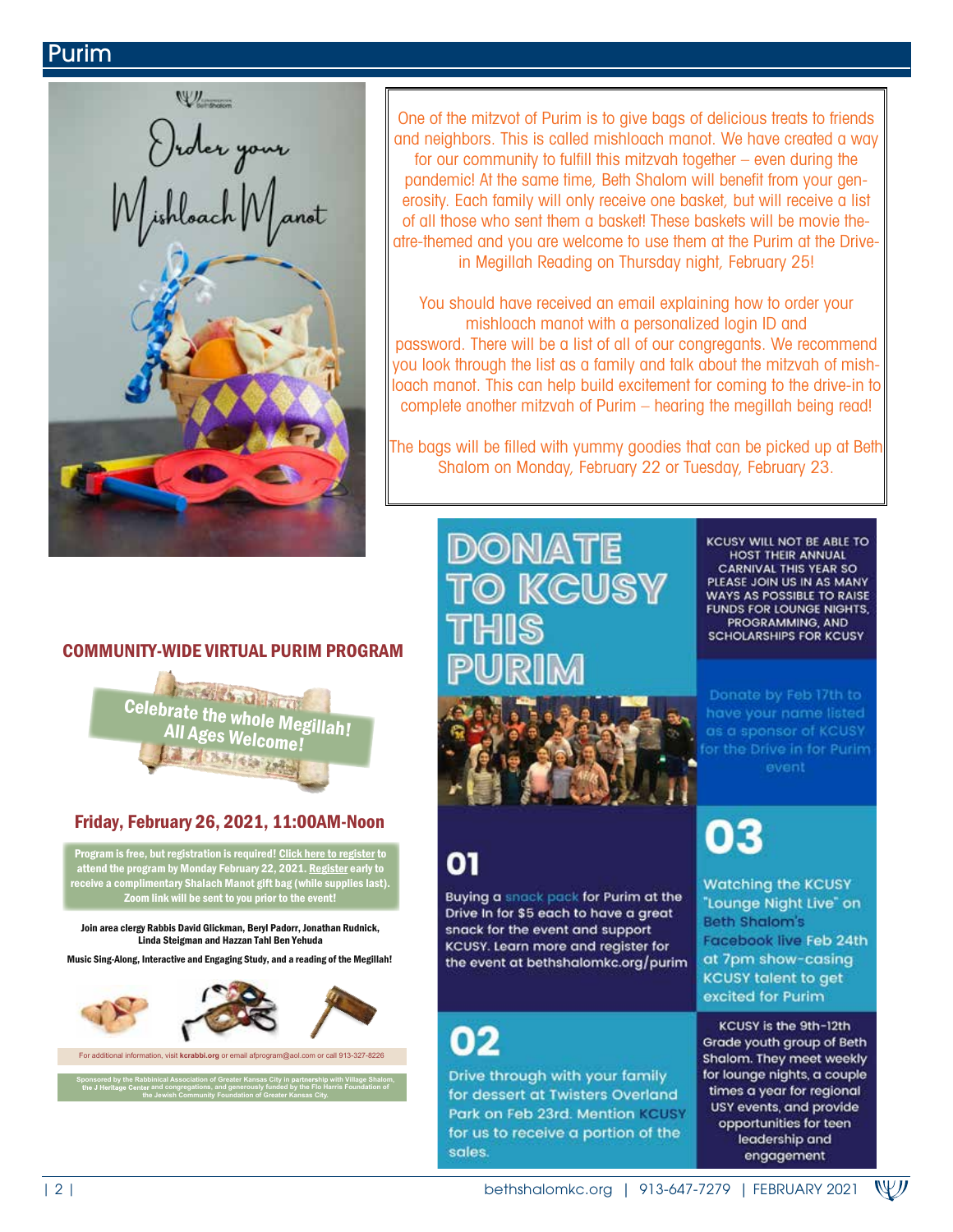#### W) bethshalomkc.org | 913-647-7279 | FEBRUARY 2021 | 3 |

Baruch Dayan HaEmet

*Of Blessed Memory* We express condolences to our Beth Shalom Members, their Families and Friends.

Morris Levine Rebecca Markos William Silverman Alberta Summers Abraham Traxler FEB 11-29 SHEVAT Alexander Baier Baruch Byarsky Stanley Davis Rose Gerson Jack Gitterman Abe Glass Rosalind **Greenbaum** 

*Marcia Cooper, z"l* DEC 20 – 5 TEVET *Gerald Rosenblum, z"l* DEC 25 – 10 TEVET

Jay Glazer Baruch Hakan Nathan Jabenis

#### PLAQUES HAVE BEEN DEDICATED *In Memory Of...*

*Yahrtzeits Join us for morning or evening minyan to say Kaddish for your loved one. Check our website for service schedule.*

FEB 1-19 SHEVAT Rubin Baellow Rebecca Blender Louis Burnstein Sally Goodman Nochum Herzmark Morris Kanter Lena Max Ralph I Passman Mabel Rapschutz William Soslowitz Joseph Taskar Sarah Wechsler

#### FEB 2-20 SHEVAT

Ike Baker Max Blasbalg Maurice Blond Edward Devins Irene Eisemann Rose Fried Samuel Furman Libby Harris Jennie Hoffman Lena Katz Leo Kopec Solomon Moskowitz Joseph Plattner Joseph Schlozman Al Yarmo

#### FEB 3-21 SHEVAT

Israel Adelman Fannie Balot Mollie Eckstein Harold Grace Esther Hershman Jessie Joseph Jake Klutz Harry Podoll Jacob Rotman Jennie Rubenstein Sylvester Sher Abe Tabolsky Nathan Tempofsky Abram Wallman Morris Yukon

#### FEB 4-22 SHEVAT

Sarah Asotsky Charles Bernstein Stanley Bodker Mortimer Coleman Samuel Epstein Jack Fox Stanley Goldberg Julia Hoffman Hyman Krasne Esther Lichtor Bernard Penner Rachel Polsky Janet Ryweck

#### FEB 5-23 SHEVAT

 Daniel Aks Doris Aks Sam Alster Goldie Arluck Joseph Gershon

Joel Laner Sarah Mays Harry Newman Minnie Pachter William Viner Fanny Yarmo FEB 6-24 SHEVAT Philip Asher Leona Berlin Nathan Eisen Beverly Hoffman Ben Jabenis Tillie Millstein Gertrude Mitz Bertha Parnes Etta Rombom Louis Sanell Fruma Spector Gershon White Amalie Windmuller

#### FEB 7-25 SHEVAT Robert Brown

Sarah Chambers Rachel Dann Esther Fisher Joseph Fisher Gussie Grace Eliezer Karol Shirley Katz Minnie Klugman Max Levin Barbara Pessen Sylvia Rosenblum Bassie Wallman Edith Yaskolka Lillian Yukon

#### FEB 8-26 SHEVAT

Frances Kupper Moses Mann Lena Rosenberg Pinchus Shanberg Abe Tuzman Nettie Weneck Sadie Witschner Samuel Zimmerman FEB 9-27 SHEVAT Ruth Fradin

#### Sarah Kopel

Maxine Margolin Rose Marks Max Ohren Sarah Rosenberg Becky Tonopolsky Joseph Weinstock FEB 10-28 SHEVAT

#### Julius Behrman Nettie Beiser Fannie Bernstein Molly Cinnamon Edwin Cohn Jack Hoffman Nadine Jacobson

Harry Kaufman Helen Kupper Etta Oshry Rose Rosenberg Blanche Rosenblum Gertrude Rosenthal Julius Rosner Janet Rostov Daniel Shanberg Harry Siegelbaum Naomi Yagan FEB 12-30 SHEVAT Harry Bondell Anna Cohn

Hyman Davidson Lena Fish Pauline Ginden Pauline Handleman Rose Nelson Rose Quito Oscar Rosenbloom Joseph Shure Ida Silberg Sarah Toub Herman Wayne Samuel Webber Edith Weinberg FEB 13-1 ADAR

#### Jacob Berlin

Max Billig Jack Fein Chaya Finkelstein Sarah Gellens Samuel Glass Sarah Gordon Elias Jacobs Rose Ladinsky Rose Laner Lena Levin Helen Matson Rachel Minda Joseph Pelofsky Benjamin Rosenberg Minnie Skoler Harry Small

#### FEB 14-2 ADAR Freada Aranson Abe Bertman

Ellen Fenster

Louis Sosland Abraham Alexander Abraham Coleman

Max Finkelstein Jake Garfinkle Dorothy Goldklang Golda Gordon Sarilee Hoffman Lottie Levine Olga Lindy Carl Matters Louis Peltzman Edward Schlien Ira Witschner Elly Zalusky

#### FEB 15-3 ADAR

Allan Baker Ida Bernbaum Ida Bloustine Alan Feingold Ida Harburg Carol Horowitz Slava Kantor Joseph Kopin Lawrence Krakow Ben Mays Sadie Ozar Ann Radetsky Toltz Jacob Rose Joseph Rubin

#### FEB 16-4 ADAR

Ruth Bormaster Edna Fisher Jacob Freidman Herman Friedson Jack Gordon Sophie Gordon Baily Hakan Celia Krieger Sidney Levin Marian Levitt Florence Margolin Herman Mondschein Lt. Col. USAF Abraham Rittmaster Bebe Schwartz Stanley Schwartz Gishah Siegel Elenor Siegelbaum

#### Sophie Smolinsky FEB 17-5 ADAR

Abraham Achtenberg Rebecca Allis Solomon Chambers Samuel Epstein Rose Frohlichman Minnie Harris Joseph Klugman Joseph Krieger Charles Lewin Gertrude Louis Isadore Nathanson Joseph Novorr Anna Reisman Fannie Remer Mary Rubin Betty Weisberg David Weneck Esther Yukon

Dorothy Benjamin Joseph Bernstein Freda Bodker Louis Cohen Harry Dolginoff Rubin Fried Morris Gardesky David Ginsberg Ethel Goodman Hershel Goodman Morris Lipoff Irvin Maizlish Joseph Marks Mary Morris Fannie Peltzman Anna Pelzerman Elaine Polsky Esther Rosner Harry Rubin

FEB 18-6 ADAR

#### FEB 19-7 ADAR

Lee Berris Morse Bramson Lillian Brenner Wolf Cohen Arthur Gelphman Carole Haile Robert Hoffman Esther Kanter Harvey Kantor Jack Levine David Lieberman Wolf Lindenbaum Louis Mack David Marcuvitz Frederick Marshock N.Joseph Price Leon Samazin Sheldon Sandler Frank Silberg Samuel Tranin

#### FEB 20-8 ADAR

Goldie Baker Leib Friedman Israel Garfinkle Samuel Golinsky Ida Keller Rebecca Klapper Sophie Levin Hannah Markowitz Ethel Markus Bessie Rosenberg Marye Sachs Mollie Samuelson Minnie Schneider Lillian Schultz Julius Shapiro Morris Shlensky Louis Stein Jacob Viner Sam Weiner Louis Zevitz FEB 21-9 ADAR

#### Nathan Fox Joseph Friedman Gertrude Goldstein

Libby Goldstein Richard Haber Evelyn Hans Manuel Hurwitz Max Isenberg Arthur Krieger Esther Litman Flora Rosenblum Milton Terte

#### FEB 22-10 ADAR

Rudy Baruch Ida Brown Gertrude Cohn Mildred Gray Marga Joseph David Karol Annie Levin Frieda Potashner Bertram Ross Dora Rossberg Sarah Shopmaker Lottie Spector Meyer Taxman

#### William Weiner FEB 23-11 ADAR

Rose Agron Ida Birnbaum Arthur Block Jeanette Bordy Anna Choikhit Max Eaglestein Izzy Hammer David Hochberg Esther King Jacob Levine Martha Major Henrietta Navran Charles Neustein Joseph Rubenstein Anna Stein Samuel Tepper

#### FEB 24-12 ADAR

Sol Blum Marilyn Bressel Anna Chaiken Benjamin Deitchman Sophie Dezettel Mary Garfinkle Sam Goldberg Alice Goldsmith Dena Greenberg Celia Herowitz Tammie Klopper Max Krockover Avrohom Kuzecki Evelyn LeVine Rachel Lieberman Shirley Movitz Albert<sup>'</sup>Salkind FEB 25-13 ADAR

#### Anna Berkowitz

Hymie Berman Ruth Birnbaum

Mildred Ellis Fannie Epstein Maggie Fishman

Mibbs Golding Shepard Goldstein Morris Hertzfield Louis Kanter Fannie Lipsitz Frances Markowitz Gabriel Schwarz Louis Wolfberg

#### FEB 26-14 ADAR

Benjamin Altshuler Shirley Bernstein Leo Blonsky Jennie Brown Eunice Copeland Clara Fox Morris Friedson Bernard Hershman Anna Kars Anna Katz Sol Katz Elias Krigel Harry Lerner David Litwack Charles Malcy Rachel Posner Myer Shapiro Sarah Tempofsky Sherman Zinn

#### FEB 27-15 ADAR

Sol Fox Julius Fried Thomas Goldman Birdie Hakan Max Harris Louise Levitch Ellen Matzdorff Joseph Monovitz Jacob Rubin Leon Schiller Anna Shanberg Joseph Shapiro Pearl Silverforb

#### FEB 28-16 ADAR

Samuel Baron Sidney Berman Annie Bobrecker Anne Bratt Morris Dobrowski Anna Glazer Catherine Kaplan Betty Kaufman Sarah Koralchik Henia Langner Alexander Mallon Sidney Moskovitz Jean Rogers Albert Schwartz Philip Shankman Matilda Shedorsky Nancy Singer Hattie Supofsky Stanley Yukon

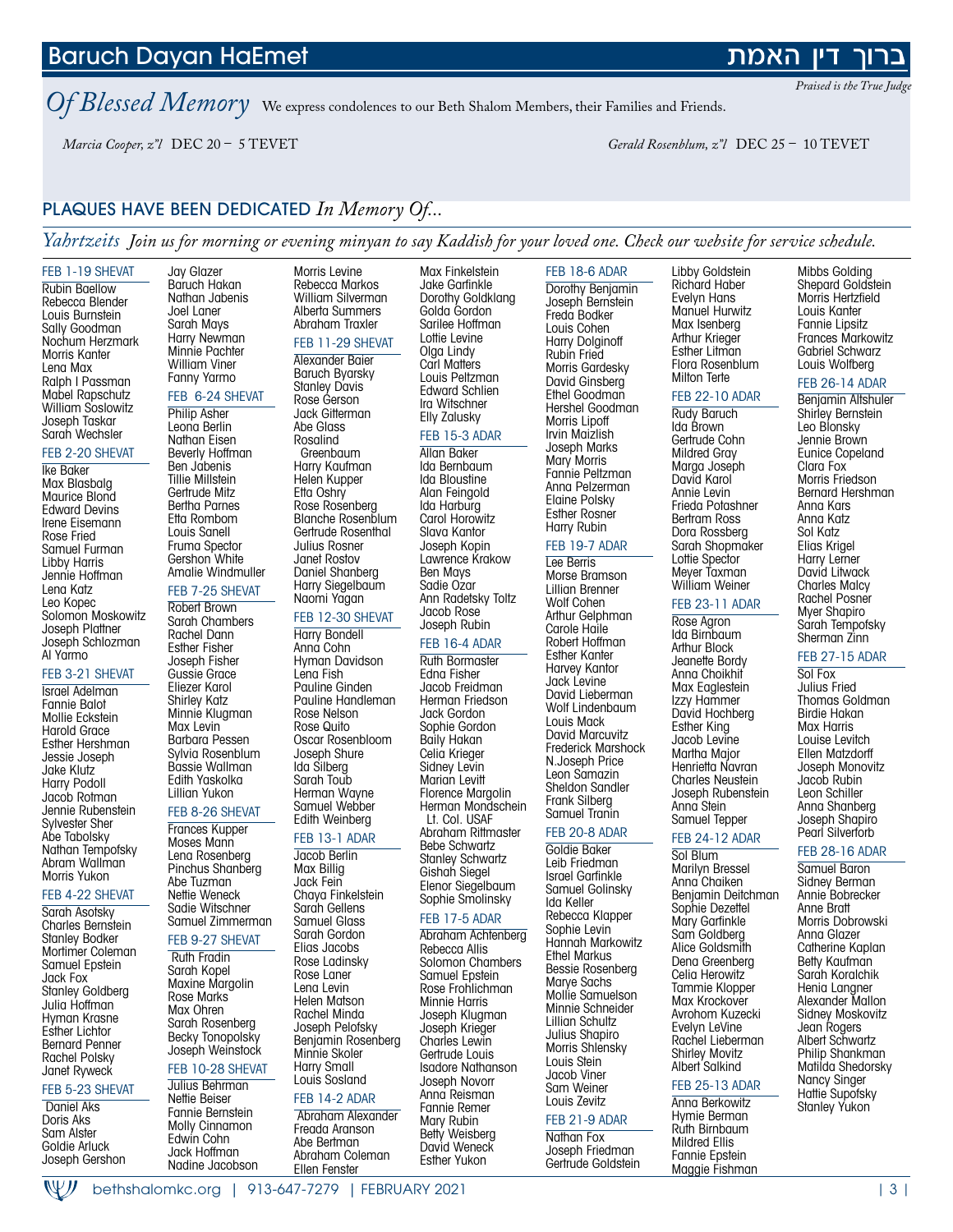## Todah Rabbah!

#### *Contributions through January 12 are listed below. Thank you for thinking of us.*

#### Ada Hoffman Camp Ramah Scholarship Fund

*In Memory of* Debby Cortés Florence Cortés Carlos Cortés Ada Hoffman Morris Hoffman Miriam Romotsky Myer Romotsky Sylvia Romotsky *Rita Cortés & Mary McLean* **Benjamin** Ryweck Torah Fund *In Memory of* Joan March *Rita Cortés & Mary McLean Robert Cutler Rob & Cindy Daniels Lynn DiSarro & Doug March Mark Edelman & Karen Lichterman Saul & Irene Ellis Max & Julie Goldman Marvin & Carol Goldstein Harold & Joan Goss Edward & Rickie Haith Herman & Ann Kanter Lily Kanter Marcia Karbank Kurt & Stephanie Kavanaugh Greg Musil Occidental Management Inc Dee & Joyce Pack Stephanie Podolsky Rouse Frets White Goss Gentile Rhodes P.C. Ben & Debra Rubin Byron & Donna Rubin Gerald & Stanlee Rubin Susan & Jordy* 

| 4 | bethshalomkc.org | 913-647-7279 | FEBRUARY 2021 *Sacksner Harold Kaseff & Rhea Salasche Jeff & Linda Sander*

*Ronald & Kathy Schikevitz Michael & Shari Sokol Dolores Sosnow Sterneck Capital Management LLC Steve & Debra Trenton* Beth Shalom Chesed **Committee** 

#### Fund *In Honor of* Maya Muller's Bat Mitzvah

*Bob & Arlene Kagan*

*In Memory of* Gerald Rosenblum *William & Marjorie* 

*Schlosberg In Memory of* Milton Adler *Marjorie Adler In Memory of* Margie Alperson *David & Carol Porter In Memory of*

Doris Baraban *Diane More*

*In Memory of* Hyman Barewin *Lee Barewin*

*In Memory of* Frances Berger *Arthur & Margaret Berger*

#### *In Memory of*

Miriam Birnbaum *Elliott & Katharine Hollub Jeffrey & Wendy Sitzmann*

*In Memory of* Emanuel Bornstein *Debrah Bokowski*

*In Memory of* Dr. Avery Bratt *Ken & Sheila Sonnenschein*

#### *In Memory of* David Brockman

*John Goldberg & Marla Brockman*

*In Memory of* William Carr *Shirley Passman* *In Memory of* Lana Cole *David & Gerri Ruben In Memory of* Rosa Dollman *Johanna Stein*

*In Memory of* Jeanette Dubin *Barry & Phyllis* 

*Cytron In Memory of* Louis Goldfinger *Florence Pack*

*In Memory of* Stephen J. **Greenstein** *Fred Greenstein & Marcia Schoenfeld*

#### *In Memory of*

Bertha Gutovitz *Allen & Gail Gutovitz In Memory of* Larry Haith *David & Gerri Ruben*

*In Memory of* Louise May **Hirsekorn** *Jerald Enslein & Hannah Harris*

*In Memory of* David S. Jacobs, M.D.

*Daniel Jacobs & Cori Baill Ken & Sheila Sonnenschein*

*In Memory of* Lillian Kalkin *Rosalyn Burnstein In Memory of*

Florence & Meyer Kaplan

*Bob & Arlene Kagan In Memory of* Marcus Kaswan

*Marianne Kessler In Memory of* Jere Kaufman

*Sherrie Hunninghake In Memory of*

Amos Leitner *Rita Cortés & Mary McLean*

*In Memory of* Dorothy Levy *Mark Levy*

#### *In Memory of* Joan March

*William & Lynn Intrater Ken & Sheila Sonnenschein In Memory of*

Sarah Mendelsohn *Selwyn & Helen* 

*Luben & Family In Memory of* Regina Pachter

*Rita Cortés & Mary McLean*

*In Memory of* Harriet Radetsky *Eileen & Steven* 

*Cohen*

#### *In Memory of* Gerald Rosenblum *Judy Jacobs*

*Harold Kaseff & Rhea Salasche Harris & Shevie Winitz*

#### *In Memory of* Sam Shenker

*Howard & Sharon Noah In Memory of*

*Harry & Fanny Walker* Selma Dreiseszun Boy Scout Troop 61

#### *In Memory of* Paul Bayzman *Warren & Beth*

*Bayzman* **Cemetery Maintenance** 

Fund *In Appreciation of*

Arnold Kahn *Norman Kahn, Jr. & Diana Winyard*

*In Honor of* Larry Jacobson's Speedy Recovery

*Alan & Joan Jacobson*

#### *In Memory of* Rose Alisky *Michael & Wendy*

*Malyn In Memory of* Michal & Saggie Alon *Uri Alon*

#### *In Memory of*

Arthur & Rae Arenson *Sherry Widman In Memory of* Richard Berkowitz *Marian Berkowitz In Memory of*

Bessie & Joe Berman *Dolores Sosnow*

*In Memory of* Leibert & Miriam Birnbaum *Gary & Patti Friedman*

*In Memory of* Susan Birnbaum *Gary & Patti Friedman*

*In Memory of*

Saul, Shirley & Gary **Bitner** 

*Linda Sugerman In Memory of*

Solomon & Jenny Blum *Nata Scharf*

*In Memory of*

Beverly Bodker *Fred & Cynthia Bodker*

*In Memory of* Sydney Cerier *Stewart Cerier In Memory of*

Robert Chick *Bette Chick*

*In Memory of* David Cooper

*Roger Cooper In Memory of* Charlene Cooper *Roger Cooper*

*In Memory of* Eunice Cooper *Roger Cooper*

*In Memory of* Estelle Covitz *Randy & Joan Covitz*

*In Memory of* Walter Eichenwald

*Howard Eichenwald*

#### *In Memory of* Liba Falus *Sam Shaoul*

*In Memory of* Bela Falus

*Sam Shaoul*

#### *In Memory of*

תודה רבה

Louis & Arnold Feinberg *Donna Feinberg*

*In Memory of* Don & Joan

Finestone

*Linda Finestone In Memory of*

Leon Fish *Joel & Annette Fish*

#### *In Memory of* Jennie Fleschman *Sheldon & Jackie Fleschman*

*In Memory of* Max & Elaine Flicker *Steve & Milisa Flekier*

#### *In Memory of*

Mary & Harry Frischer *Shirley Frischer*

*In Memory of* Simon Ginsburg *Byron & Gerri Ginsburg*

#### *In Memory of*

Sol P. Glass *Harry & Hedra Merson*

#### *In Memory of*

Lena Glazer *Steve & Karen Pack*

#### *In Memory of* Louis Goldfinger

*Byron & Gerri Ginsburg*

#### *In Memory of* Shirley Gottstein

*Susan Zale*

*In Memory of* Harry & Sally **Greenblatt** 

*Joel & Brenda Pelofsky*

#### *In Memory of* Joe & Bertha **Gutovitz**

Hersch *Merton & Marci Hersch*

*Allen & Gail Gutovitz In Memory of* Barbara & Michelle

WIJ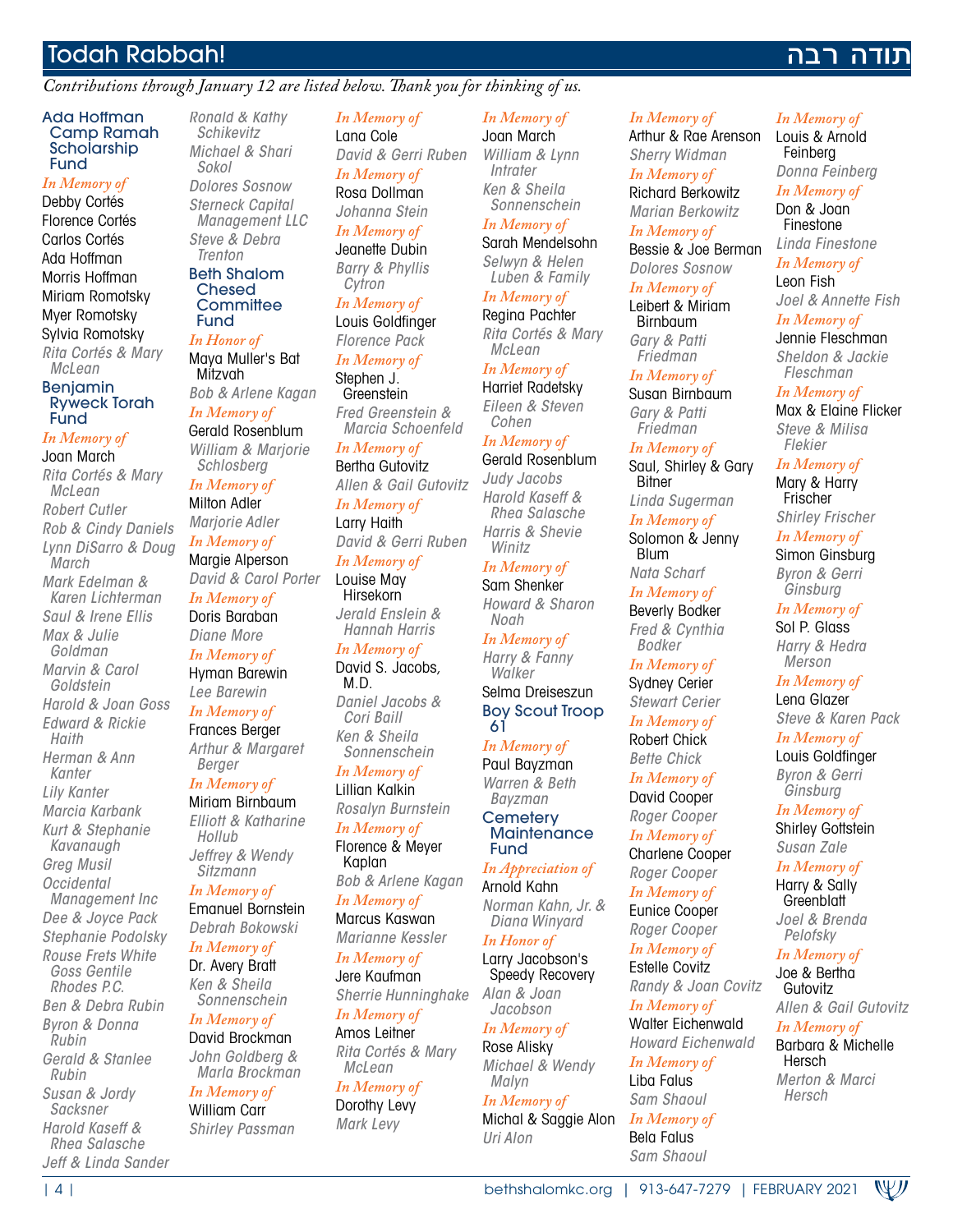## Todah Rabbah!

*Contributions through January 12 are listed below. Thank you for thinking of us.*

#### *In Memory of*

Thelma House *Stanley & Emily House*

#### *In Memory of* Rita Tilzer

*Jerome Tilzer*

*In Memory of* Samuel & Harriett Tilzer

*Jerome Tilzer In Memory of*

Dr. Robert Tonkens Dorothy Tonkens *Ross Tonkens*

*In Memory of*

Seymour Traxler *Stuart Traxler*

*In Memory of* Fred Waldner *Bill Waldner*

*In Memory of* Harold & Florence

Waxman *Joel & Annette Fish*

*In Memory of* Hanan & Delores

**Wedlan** *Steven Wedlan*

*In Memory of*

Jody & Norman Weiner *Jack & Cynthia* 

*Garfinkle*

*In Memory of* Kip Weiner *Jack & Cynthia Garfinkle*

*In Memory of*

Brett Weiner *Harold Kaseff & Rhea Salasche*

*In Memory of* Sharon H. Weinstein

*Marc & Linda Turner In Memory of*

Norman & Rose Yarmo *Jerome Tilzer*

WJJ

#### Dave & Jean Brockman Scholarship Fund *In Honor of*

Sidney Linafelt's Bar **Mitzvah** 

#### *In Memory of*

David Brockman *Richard & Charlotte Brockman*

Gale & Maxine Grossman Religious School

#### *In Memory of*

Louis Grossman *Ronald & Carole Goggin*

#### *In Memory of*

Louis Grossman Alice Grossman *Maxine Grossman*

*In Memory of* Kate Meltzer *Ronald & Carole Goggin*

Gershon Hadas Scholarship Fund

#### *In Memory of* Gershon Hadas

*Samuel & Judy Florman Hedva Glickenhaus*

#### *In Memory of* Michael Rosenbloom

Joseph Steinberg *Michael & Hue Tran Green*

#### Hanan Wedlan Family Fund

*In Memory of* Reva Kaufman *Judy Budz*

*In Memory of* Hanan Wedlan *Mitch & Lisa Hamburg Steven Wedlan*

#### *In Memory of* DD Wedlan *Liz Wedlan & Peter*

*Braffman*

Harry & Anita Daniels Camp Ramah **Scholarship** Fund

*In Memory of* Anita Daniels *Rita Cortés & Mary McLean* Hazzan Ben-Yehuda's

#### **Discretionary** Fund

*In Appreciation of* Hazzan Tahl

Ben-Yehuda *The Family of Miriam Birnbaum Shawn & Rachel Muller David Sosland & Rachel Pase - Sosland*

#### *In Memory of*

Rose Bayzman Rebecca Schorr *Steven & Marcia Schorr*

*In Memory of* Toby Ellen Robbins *Jill Goldberg* Joseph & Esther

Singmon **Cemetery Maintenance** Fund

#### *In Memory of* Michael Levine *Ernest & Susan Rosenthal*

**KCUSY** *In Honor of* Gabrielle Sosland's

Bat Mitzvah *Stefanie Williams*

*In Memory of* Miriam Birnbaum *Edward Goldstein & Rachel Krantz*

Kiddush Fund *In Honor of*

Joyce Shapiro's Speedy Recovery

*In Honor of* Aletha Simon's Big **Birthday** *In Honor of* Gabrielle Sosland's

Bat Mitzvah

*In Memory of* David Goldstein Morris Porin *Marvin & Carol* 

#### *Goldstein In Memory of*

Gerald R. Rosenblum *William & Joyce Shapiro* Marcia Eveloff

Lechem Fund *In Memory of*

#### Miriam Birnbaum Sanford Krug *Rob & Cindy Daniels In Memory of* Dorothy Chapman Fannie Mendell

Isaac Mendell *Alan & Tina Chapman*

#### *In Memory of* Richard Rapaport

*Lee & Esther Pearlmutter In Memory of* Harvey Saferstein

*Herb & Barbara Simon* Marcus Brand

Scholarship Fund

*In Memory of* Betty Brand Bessie Puritz Kars *Marilyn Ozar* Merna & Sylvan Siegler Fund for Jewish

#### **Camping** *In Memory of* Amos Leitner

*Moti Rieber & Suzy Siegler Rieber*

#### *In Memory of* Gerald Rosenblum

*Shirley Unell* Rabbi Glickman's **Discretionary** Fund

#### *In Appreciation of* Rabbi David

Glickman *Janet Provines Agron Leah & Rabbi E Ben-Yehuda*

bethshalomkc.org | 913-647-7279 | FEBRUARY 2021 | 5 |

*The Family of Miriam Birnbaum Jeffrey & Corrine Blackman Shawn & Rachel Muller Jeff & Nancy Shniderman David Sosland & Rachel Pase - Sosland Seymour & Felicia Weiner*

#### *In Honor of*

Drew Liss' Bar Mitzvah *Harvey & Michele Kaplan*

*In Memory of* Micah Bratt

*Laura Bratt In Memory of*

David Ellis *Carl Puritz & Cynthia Ellis*

*In Memory of* Charles Feinstein *Stephen Feinstein*

*In Memory of* Seena Feinstein *Stephen Feinstein*

*In Memory of* Leebert Glass *Janet Leeds*

*In Memory of* Louis E. Goldstein

*Marvin & Carol Goldstein*

*In Memory of* Joseph Gutovitz *Alexander & Peggy Davis*

*In Memory of* Richard Hoffman *Allen & Gail Gutovitz*

*In Memory of* Phyllis Hurst Lawrence Kalender *Janet & Bruce Baker*

*In Memory of* Joyce Kalender

*David & Tayla Kalender*

#### *In Memory of* Toby Ellen Robbins *Jill Goldberg*

*In Memory of*

נודה רבה

Toby Robbins *Rita Shapiro In Memory of* Morris Rogozenski

*Pam Rosenberg In Memory of* Gerald Rosenblum

*Richard & Beryl Silberg*

*In Memory of* Joseph Rosenthal *Anne Rosenthal*

*In Memory of* Barbara Shapiro *Judith Shapiro In Memory of* Ethel Tabolsky *Lea Bell* Rose Evelyn Sporn Primary

**Fund** *In Memory of* Jeri Kaufman *Inez Kaufman* Rose Family Early Childhood **Education Center** *In Appreciation of* Dr. John Goldberg *Art Federman, Lorie Federman & Rachel Altman In Appreciation of* RFECEC Teachers *Brian Brockman In Memory of* Ben & Dora Edelbaum *Estelle Edelbaum In Memory of* Joyce Kalender *Phyllis Kalender In Memory of* Maynard J. Rosenbloom *Jeffrey & Corrine Blackman* Ruby Fleider Choir & Music

Fund *In Memory of David Fleider Lawrence Fleider*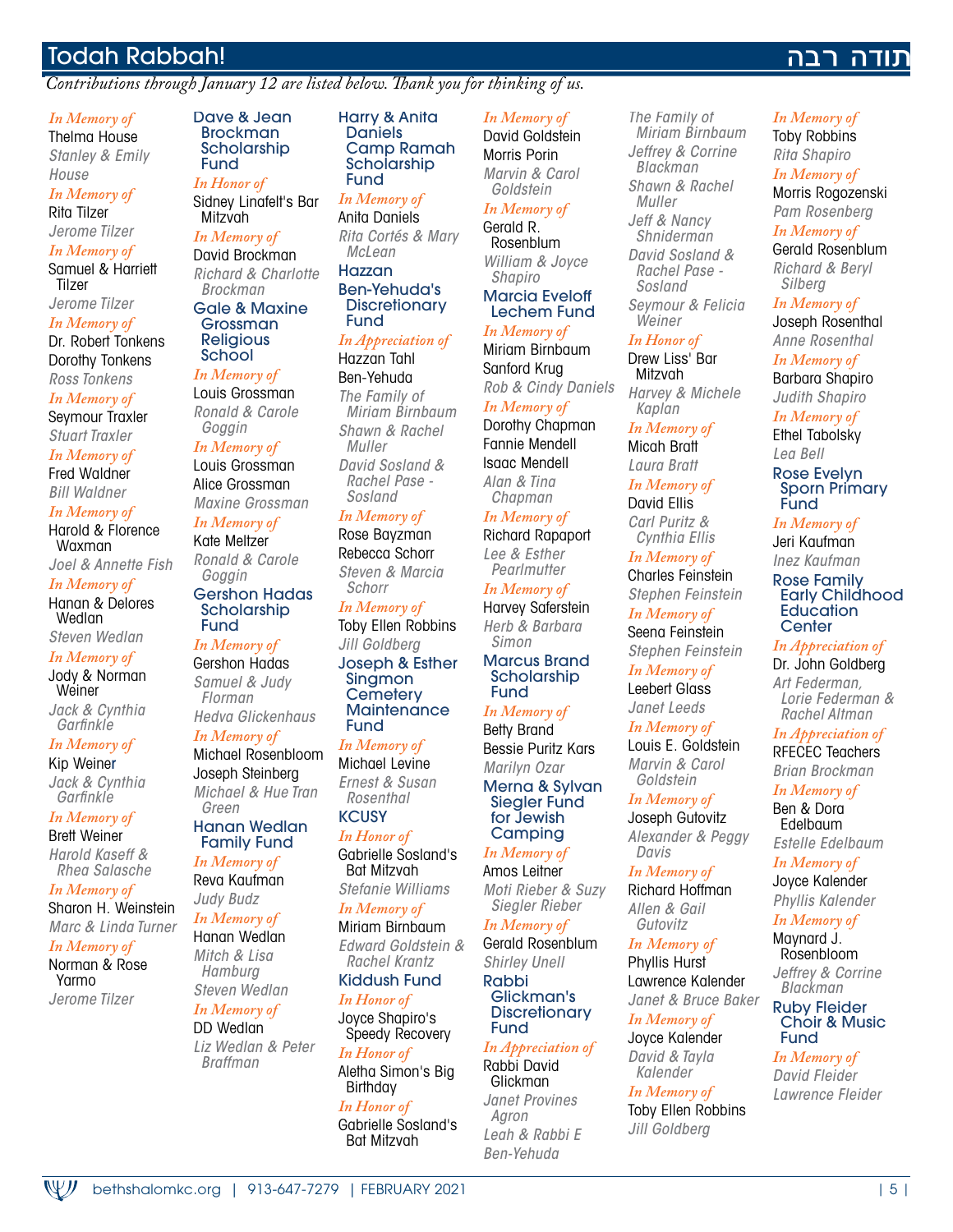# Wishing Mazal Tov to our February Anniversaries

*If you want to make a donation, in honor of your anniversary, contact Trinity, 913-647-7281.*

| <b>DAY</b> | <b>YEARS</b>                                                                                                   | <b>DAY</b> | <b>YEARS</b>                 |
|------------|----------------------------------------------------------------------------------------------------------------|------------|------------------------------|
|            | 4 Larry & Ronna Nussbaum 47 14 Jay & Sandra Rozen 55                                                           |            |                              |
|            | 7 Jerry & Barbara Cosner 60 15 Alan & Tracy Shaffon 17                                                         |            |                              |
|            | 7 Lloyd & Lucinda Lazarus. 50                                                                                  |            | 16 Scott & Shira Zigler. 17  |
|            | 9 Joel & Hildy Goldman 40                                                                                      |            | 26 William & Lynn Intrater36 |
|            | 13 Warren & Beth Bayzman et also et also et also et also et also et also et also et also et also et also et al |            |                              |
|            | 13 Jeffry & Karen Gerson21                                                                                     |            |                              |

| <b>YAC</b> |                              |  |  |  |  |  |  | <b>YEARS</b> |
|------------|------------------------------|--|--|--|--|--|--|--------------|
|            | 14 Jay & Sandra Rozen. 55    |  |  |  |  |  |  |              |
|            | 15 Alan & Tracy Shafton 17   |  |  |  |  |  |  |              |
|            | 16 Scott & Shira Zigler. 17  |  |  |  |  |  |  |              |
|            | 26 William & Lynn Intrater36 |  |  |  |  |  |  |              |
|            | 26 Harris & Shevie Winitz 59 |  |  |  |  |  |  |              |
|            |                              |  |  |  |  |  |  |              |

#### **Sisterhood**

# Sisterhood Gift Shop

Our Sisterhood Gift Shop website is now available to view. Type in https://sisterhood.bethshalomkc.org in the search google box to get to correct page quickly. Charging online is not yet available, but you can call Mary Weiner at 913-642-9363 to provide item # and to discuss payment.

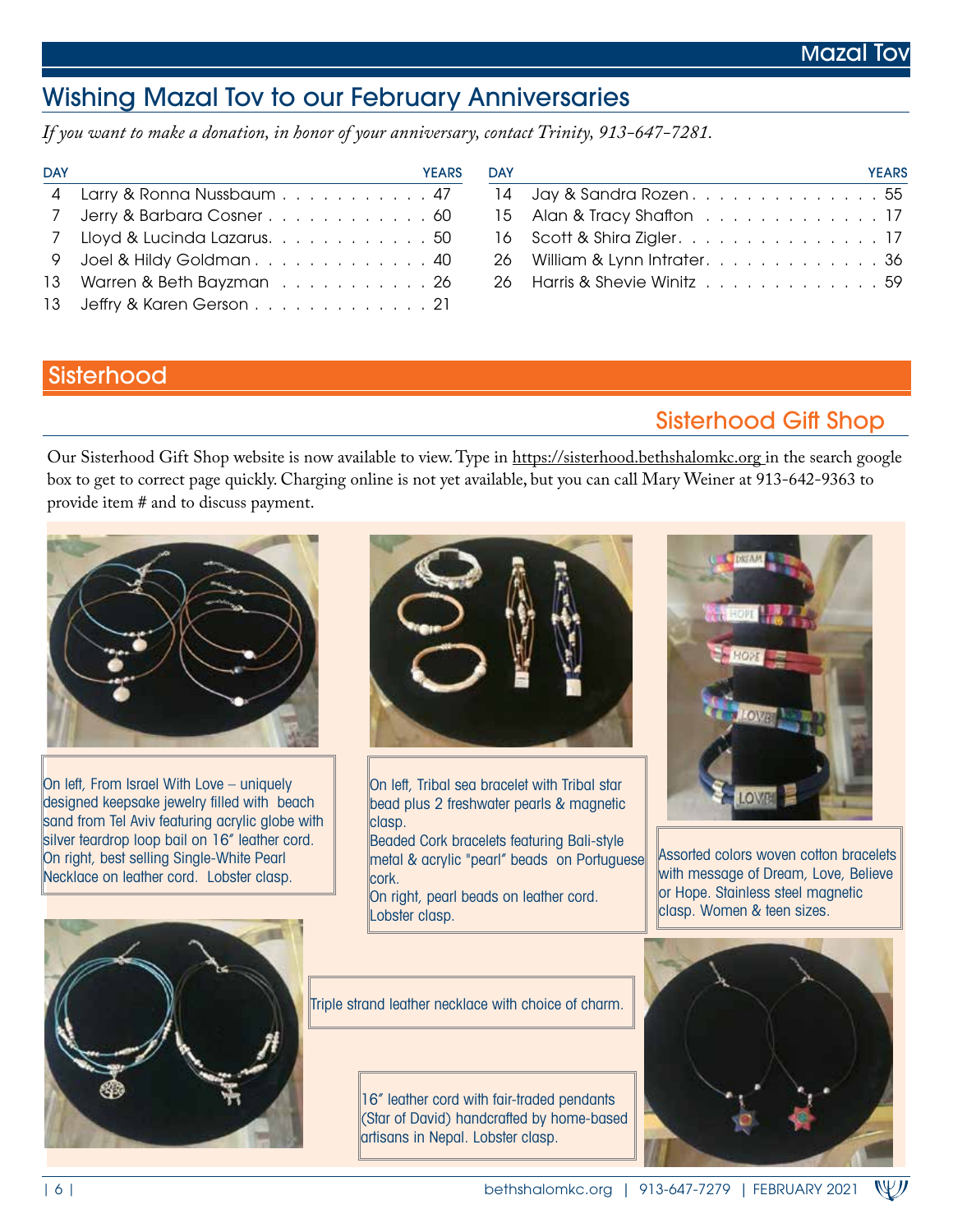#### by BECCA LEVINE | DIRECTOR OF YOUTH & FAMILY PROGRAMMING blevine@bethshalomkc.org

**KCUSY INVITES YOU TO MARK YOUR CALENDARS FOR**

# SPRING 2021 KADIMA PROGRAMMING

**KAD IMA i s for 6th-8th grader s , while KCU S Y i s for 9th- 12th grader s !**

**RSVP for Kadima Programs to get zoom links at bethshalomkc.org/kadima**

**EMTZA Led Programs for Kadima: 2/21 INTERNATIONAL KADIMA PROGRAM 3/4-7 KADIMA KINNUS 3/21 INTERNATIONAL KADIMA PROGRAM 4/18 INTERNATIONAL KADIMA PROGRAM 5/16 INTERNATIONAL KADIMA PROGRAM 5/23 KADIMA LOUNGE**

**KCUSY Led Programs for Kadima: 1/24 CHIEFS BINGO BOARD 2/7 JUST DANCE 3/5 SHABBAT CANDLE LIGHTING 4/11 SLIME MAKING 5/2 PARK DAY (TBD)**

#### **What is EMTZA?**

**EMTZA is the Midwest region of USY and includes local chapters from Montana, North Dakota, South Dakota, Minnesota, Wisconsin, Nebraska, Iowa, Colorado, Missouri, Kansas, and Southeast Illinois**

**Questions about membership or programming? Email blevine@bethshalomkc.org**